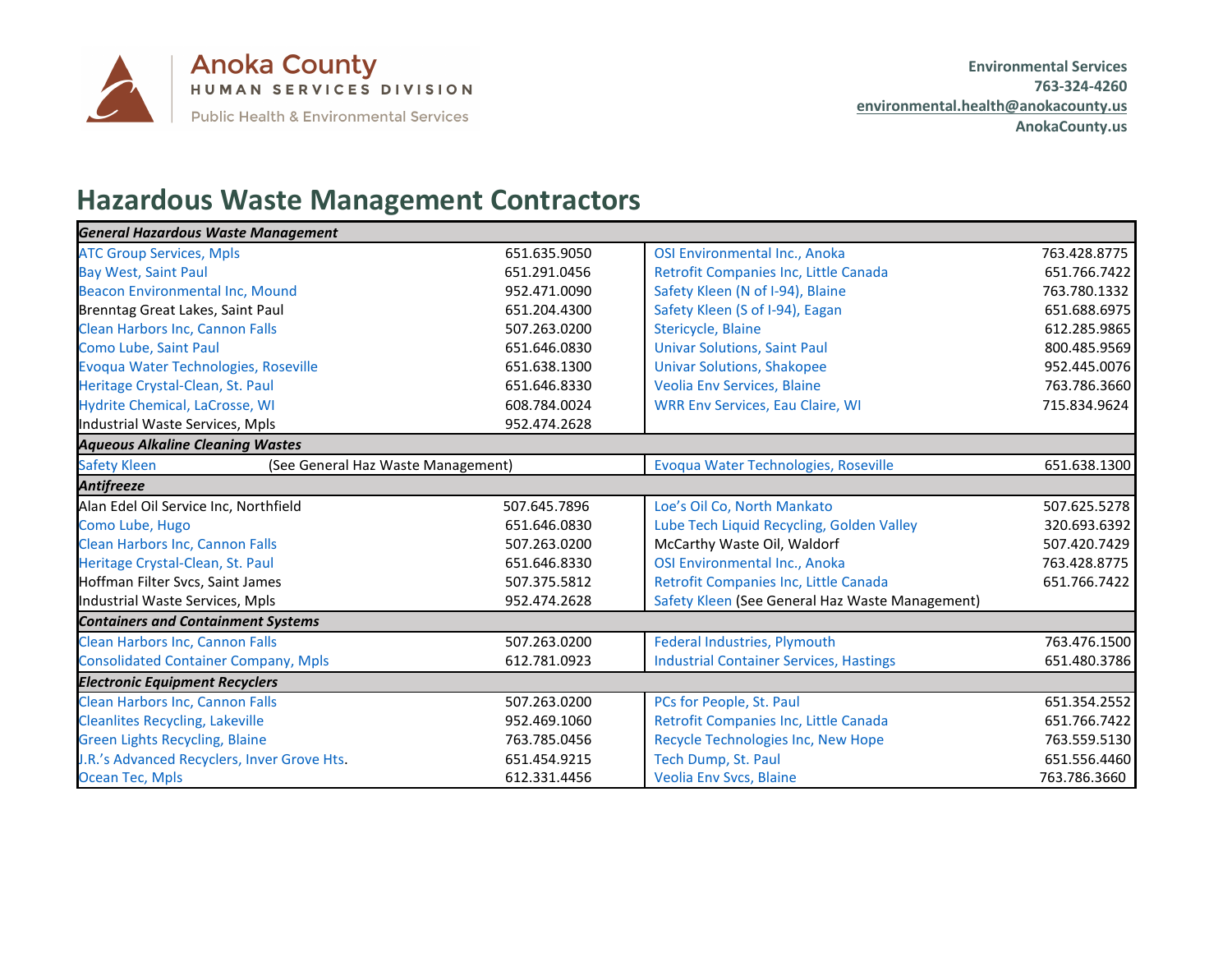

## HAZARDOUS AND NON-HAZARDOUS WASTE CONTRACTORS

| <b>Fluorescent Lamps</b>                      |              |                                        |              |
|-----------------------------------------------|--------------|----------------------------------------|--------------|
| Brenntag Great Lakes, Saint Paul              | 651.204.4300 | <b>OSI Environmental Inc., Anoka</b>   | 763.428.8775 |
| <b>Cleanlites Recycling, Lakeville</b>        | 952.469.1060 | Premier Lighting, Saint Paul           | 651.490.0886 |
| <b>Green Lights Recycling, Blaine</b>         | 763.785.0456 | Recycle Technologies Inc, New Hope     | 763.559.5130 |
| Heritage Crystal-Clean, St. Paul              | 651.646.8330 | Retrofit Companies Inc, Little Canada  | 651.766.7422 |
| Honsa Lighting, Eagan                         | 651.456.0011 | Stericycle, Blaine                     | 612.285.9865 |
| J.R.'s Advanced Recyclers, Inver Grove Hts.   | 651.454.9215 | Veolia Env Svcs, Blaine                | 763.786.3660 |
| <b>Fuels - Gasoline, Fuel Oil, Fuel/Water</b> |              |                                        |              |
| East Side Oil Co., St Cloud                   | 320.252.9711 | MN Petroleum, Columbia Heights         | 763.780.5191 |
| Dean's Tank, Inc., Robbinsdale                | 763.535.0194 | OSI Environmental Inc., Anoka          | 763.428.8775 |
| Lube Tech Liquid Recycling, Golden Valley     | 320.693.6392 | <b>WCEC Industrial Serv., New Hope</b> | 763.571.4944 |
| <b>Industrial Wastewater</b>                  |              |                                        |              |
| Clean Harbors Inc, Cannon Falls               | 507.263.0200 | OSI Environmental Inc., Anoka          | 763.428.8775 |
| Evoqua Water Technologies, Roseville          | 651.638.1300 | <b>Pioneer Tank Lines, Afton</b>       | 651.436.8296 |
| Heritage Crystal-Clean, St. Paul              | 651.646.8330 |                                        |              |
| <b>Launderers</b>                             |              |                                        |              |
| <b>Ameripride, Mpls</b>                       | 612.504.5248 | Huebsch Services, Eagan                | 651.686.2320 |
| Cintas, St. Paul                              | 651.855.7000 | Spruce Linen Supply, Bloomington       | 952-888-1639 |
| <b>Lead Contaminated Wastes</b>               |              |                                        |              |
| Clean Harbors Inc, Cannon Falls               | 507.263.0200 | Retrofit Companies Inc, Little Canada  | 651.766.7422 |
| <b>Gopher Resource, Eagan</b>                 | 651.454.3310 | Veolia Env Svcs, Blaine                | 763.786.3660 |
| Heritage Crystal-Clean, St. Paul              | 651.646.8330 |                                        |              |
| <b>Mercury Containing Wastes</b>              |              |                                        |              |
| Clean Harbors Inc, Cannon Falls               | 507.263.0200 | Maguire Refining, Inc., Minneapolis    | 800.486.2858 |
| <b>Cleanlites Recycling, Lakeville</b>        | 952.469.1060 | Retrofit Companies Inc, Little Canada  | 651.766.7422 |
| Heritage Crystal-Clean, St. Paul              | 651.646.8330 | Recycle Technologies Inc, New Hope     | 763.559.5130 |
| <b>Green Lights Recycling, Blaine</b>         | 763.785.0456 | Veolia Env Svcs, Blaine                | 763.786.3660 |
| Industrial Waste Services, Mpls               | 952.474.2628 |                                        |              |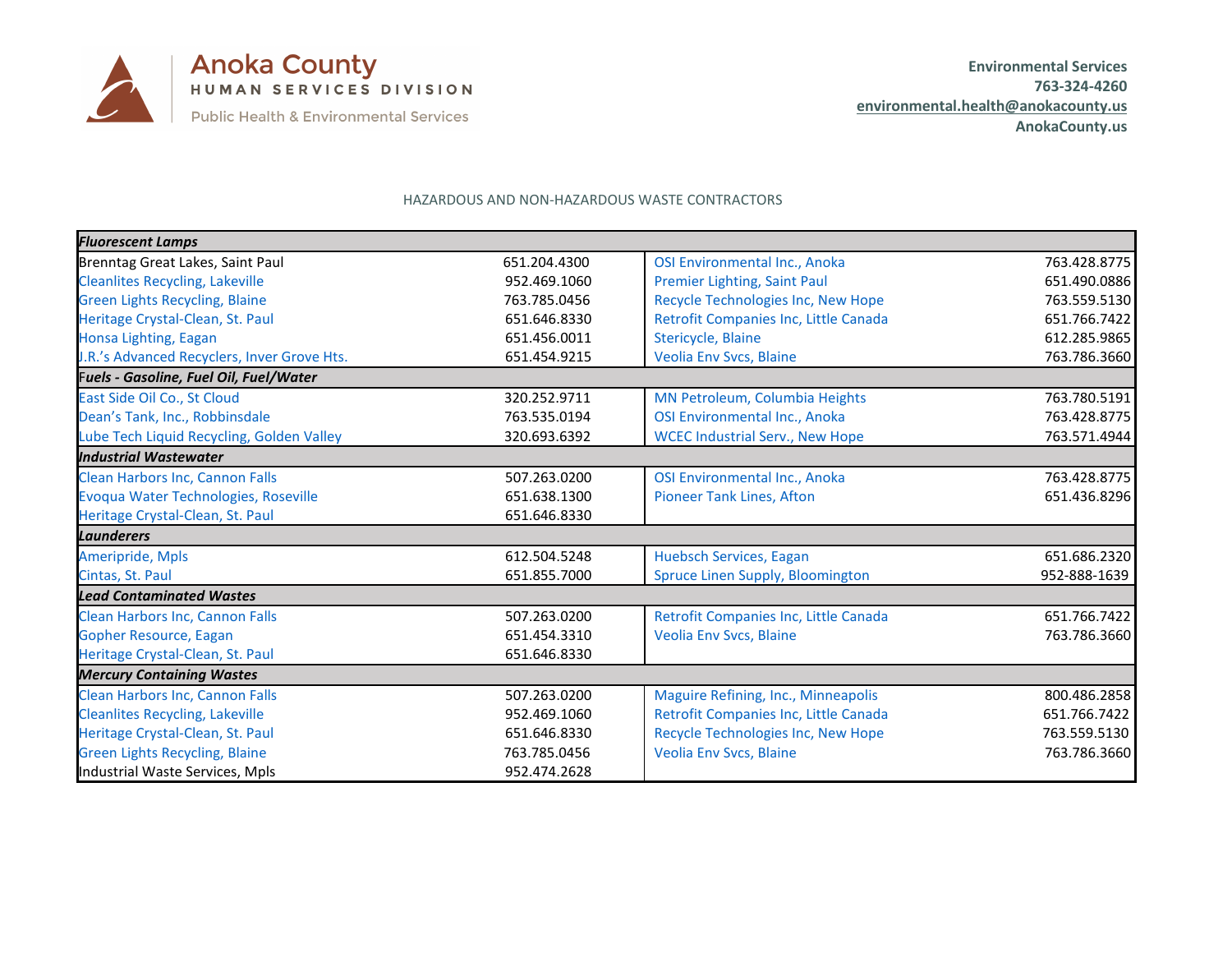

## HAZARDOUS AND NON-HAZARDOUS WASTE CONTRACTORS

| <b>Non-Hazardous Waste</b>                              |              |                                                              |              |
|---------------------------------------------------------|--------------|--------------------------------------------------------------|--------------|
| Amazon Paint (Latex paint), Fridley Como                | 763.572.0800 | Recycle Technologies Inc, New Hope                           | 763.559.5130 |
| Lube, Hugo                                              | 651.646.0830 | <b>Republic Services Pine Bend Landfill, Inver Grove Hts</b> | 651.457.2778 |
| Heritage Crystal-Clean, St. Paul OSI                    | 651.646.8330 | Stericycle, Blaine                                           | 612.285.9865 |
| Environmental Inc., Anoka                               | 763.428.8775 | <b>Veit Vonco II Landfill, Becker Rolling</b>                | 763.262.8662 |
| PaintCare MN (various drop off sites) Pioneer           | 855-726-6809 | Hills landfill, Buffalo WM Elk River                         | 800.963.3158 |
| Tank Lines (liquids), Afton                             | 651.436.8296 | Landfill, Elk River                                          | 763.441.2464 |
| SKB Environmental (Industrial Waste), Rosemount         | 651.438.1500 | WM Burnsville Landfill, Burnsville                           | 952.890.3248 |
| Oil-Oil Contaminated Soils, Used Oil & Filter Recycling |              |                                                              |              |
| <b>Oil Contaminated Soils</b>                           |              | McCarthy Waste Oil, Waldorf                                  | 507.420.7429 |
| <b>Clean Harbors Inc, Cannon Falls</b>                  | 507.263.0200 | OSI Environmental Inc., Anoka                                | 763.428.8775 |
| Veolia Env. Serv, Blaine                                | 763.786.3660 | Safety Kleen (See General Haz Waste Management)              |              |
|                                                         |              | Lube Tech Liquid Recycling, Golden Valley                    | 320.693.6392 |
| <b>Used Oil</b>                                         |              |                                                              |              |
| Alan Edel Oil Service Inc, Northfield                   | 507.645.7896 | <b>Oil Containment material/Absorbent Recycling</b>          |              |
| Clean Harbors Inc, Cannon Falls                         | 507.263.0200 | Alan Edel Oil Service Inc, Northfield                        | 507.645.7896 |
| Como Lube, Hugo                                         | 651.646.0830 | <b>Clean Harbors Inc, Cannon Falls</b>                       | 507.263.0200 |
| East Side Oil Co., St Cloud                             | 320.252.9711 | Como Lube & Supplies, Hugo                                   | 651.646.0830 |
| Heritage Crystal-Clean, St. Paul                        | 651.646.8330 | East Side Oil Co., St Cloud                                  | 320.252.9711 |
| Hoffman Filter Service, Saint James                     | 507.375.5812 | <b>CRI Environmental Solutions, Woodville WI</b>             | 715.698.3363 |
| Industrial Waste Services, Mpls                         | 952.474.2628 | Heritage Crystal-Clean, St. Paul                             | 651.646.8330 |
| Loe's Oil Co, North Mankato                             | 507.625.5278 | Hoffman Filter Service, Saint James                          | 507.375.5812 |
| Lube Tech Liquid Recycling, Golden Valley               | 320.693.6392 | Industrial Waste Services, Mpls                              | 952.474.2628 |
| OSI Environmental Inc., Rogers                          | 763.428.8775 | Loe's Oil Co, North Mankato                                  | 507.625.5278 |
| McCarthy Waste Oil, Waldorf                             | 507.420.7429 | Lube Tech Liquid Recycling, Golden Valley                    | 320.693.6392 |
| Safety Kleen (See General Haz Waste Management)         |              | McCarthy Waste Oil, Waldorf                                  | 507.420.7429 |
| <b>WCEC Industrial Serv., New Hope</b>                  | 763.571.4944 | OSI Environmental Inc., Anoka                                | 763.428.8775 |
| <b>WRR Env Services, Eau Claire, WI</b>                 | 715.834.9624 | Safety Kleen (See General Haz Waste Management)              |              |
|                                                         |              | <b>WRR Env Services, Eau Claire, WI</b>                      | 715.834.9624 |
| <b>Oil Filters</b>                                      |              |                                                              |              |
| Alan Edel Oil Service Inc,                              | 507.645.7896 | <b>Oil/Water Mixtures</b>                                    |              |
| Como Lube, Hugo                                         | 651.646.0830 | Clean Harbors Inc, Cannon Falls                              | 507.263.0200 |
| East Side Oil Co., St Cloud                             | 320.252.9711 | East Side Oil Co., St Cloud                                  | 320.252.9711 |
| Heritage Crystal-Clean, St. Paul                        | 651.646.8330 | Heritage Crystal-Clean, St. Paul                             | 651.646.8330 |
| Hoffman Filter Service, Saint James                     | 507.375.5812 | Lube Tech Liquid Recycling, Golden Valley                    | 320.693.6392 |
| Industrial Waste Services, Mpls                         | 952.474.2628 | <b>WCEC Industrial Serv., New Hope</b>                       | 763.571.4944 |
| Loe's Oil Co, North Mankato                             | 507.625.5278 |                                                              |              |